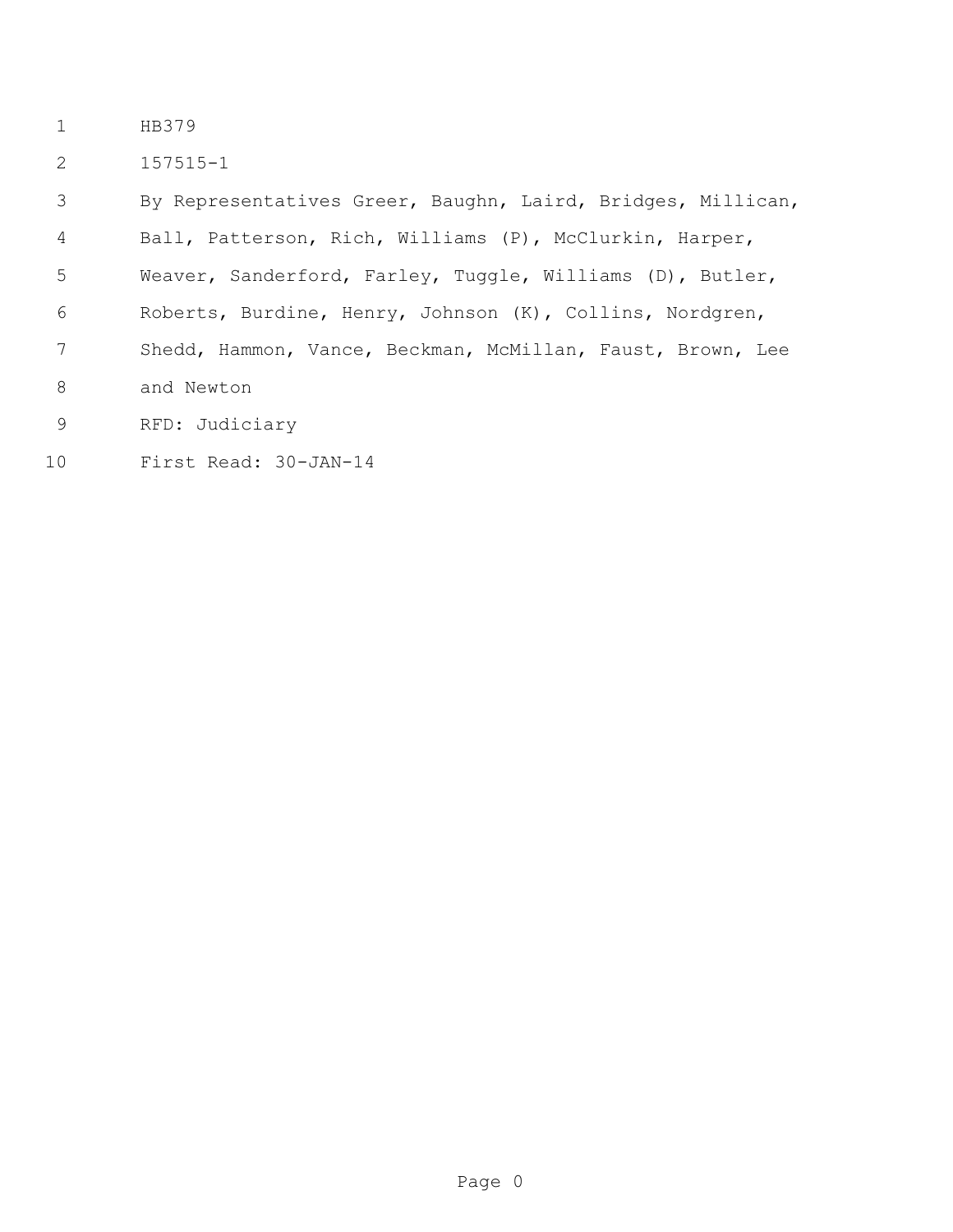157515-1:n:01/27/2014:LLR/mfc LRS2014-513 SYNOPSIS: Under existing law execution in this state is by lethal injection unless the person elects to 10 be executed by electrocution. Existing law does not prohibit the release of certain identification concerning any person or entity who participates in an execution or performs **any ancillary function related to this execution.** 15 This bill would require that certain identification of any person or entity that manufactures, compounds, prescribes, dispenses, 18 supplies, or administers the drugs or supplies utilized in an execution shall be confidential including persons who participate in an execution or performs any ancillary function related to this execution. A BILL 25 TO BE ENTITLED 26 AN ACT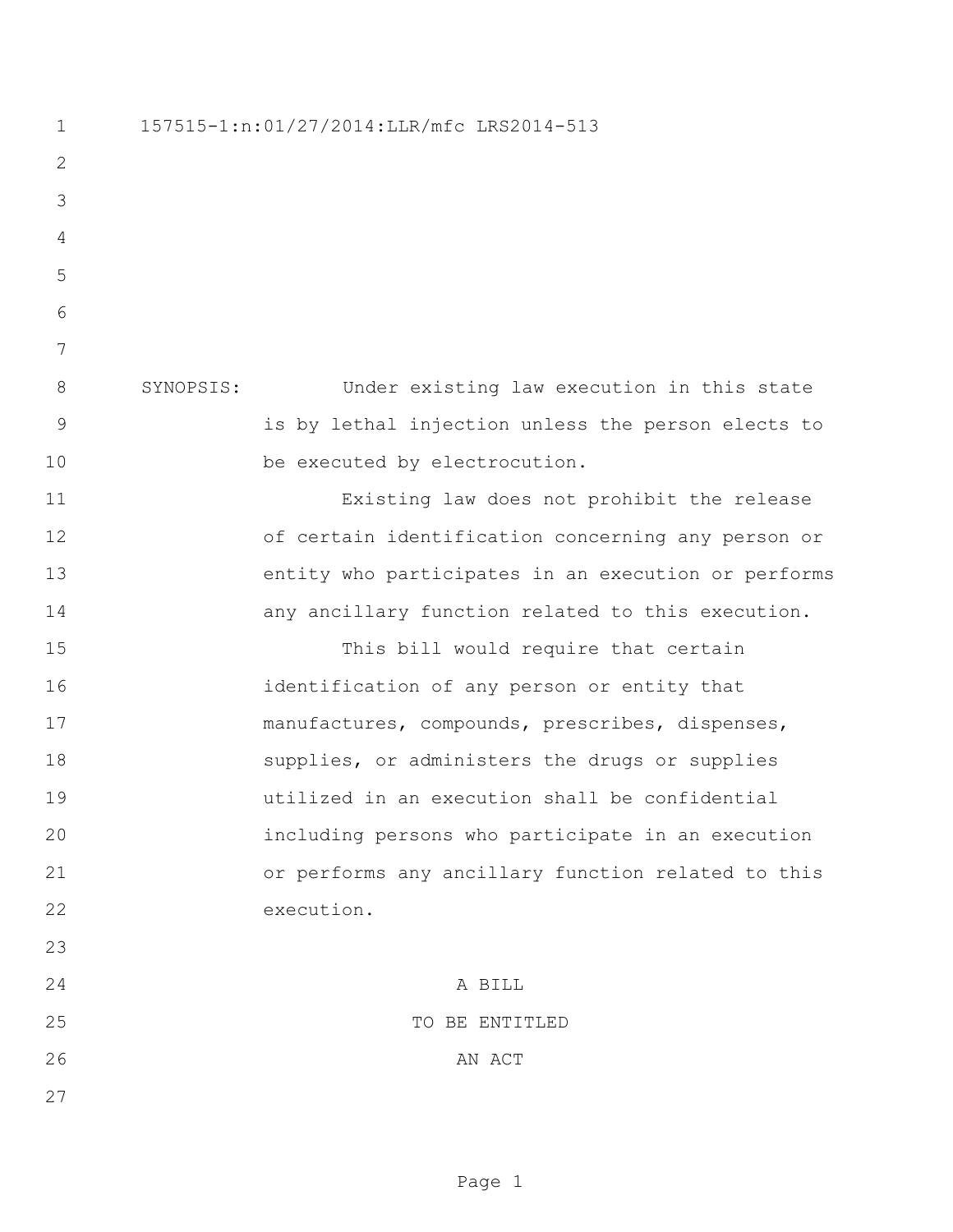To amend Section 15-18-82.1 of the Code of Alabama 1975, to require that certain identification of any person or entity that manufactures, compounds, prescribes, dispenses, supplies, or administers the drugs or supplies utilized in an execution shall be confidential including persons who participate in an execution or perform any ancillary function related to this execution.

8 BE IT ENACTED BY THE LEGISLATURE OF ALABAMA:

 Section 1. Section 15-18-82.1 of the Code of Alabama 1975, is amended to read as follows:

"§15-18-82.1.

 "(a) A death sentence shall be executed by lethal injection, unless the person sentenced to death affirmatively elects to be executed by electrocution. The sentence shall be executed pursuant to Section 15-18-82.

 "(b) A person convicted and sentenced to death for a capital crime at any time shall have one opportunity to elect 18 that his or her death sentence be executed by electrocution. The election for death by electrocution is waived unless it is personally made by the person in writing and delivered to the warden of the correctional facility within 30 days after the certificate of judgment pursuant to a decision by the Alabama Supreme Court affirming the sentence of death or, if a certificate of judgment is issued before July 1, 2002, the election must be made and delivered to the warden within 30 days after July 1, 2002. If a warrant of execution is pending on July 1, 2002, or if a warrant is issued within 30 days

Page 2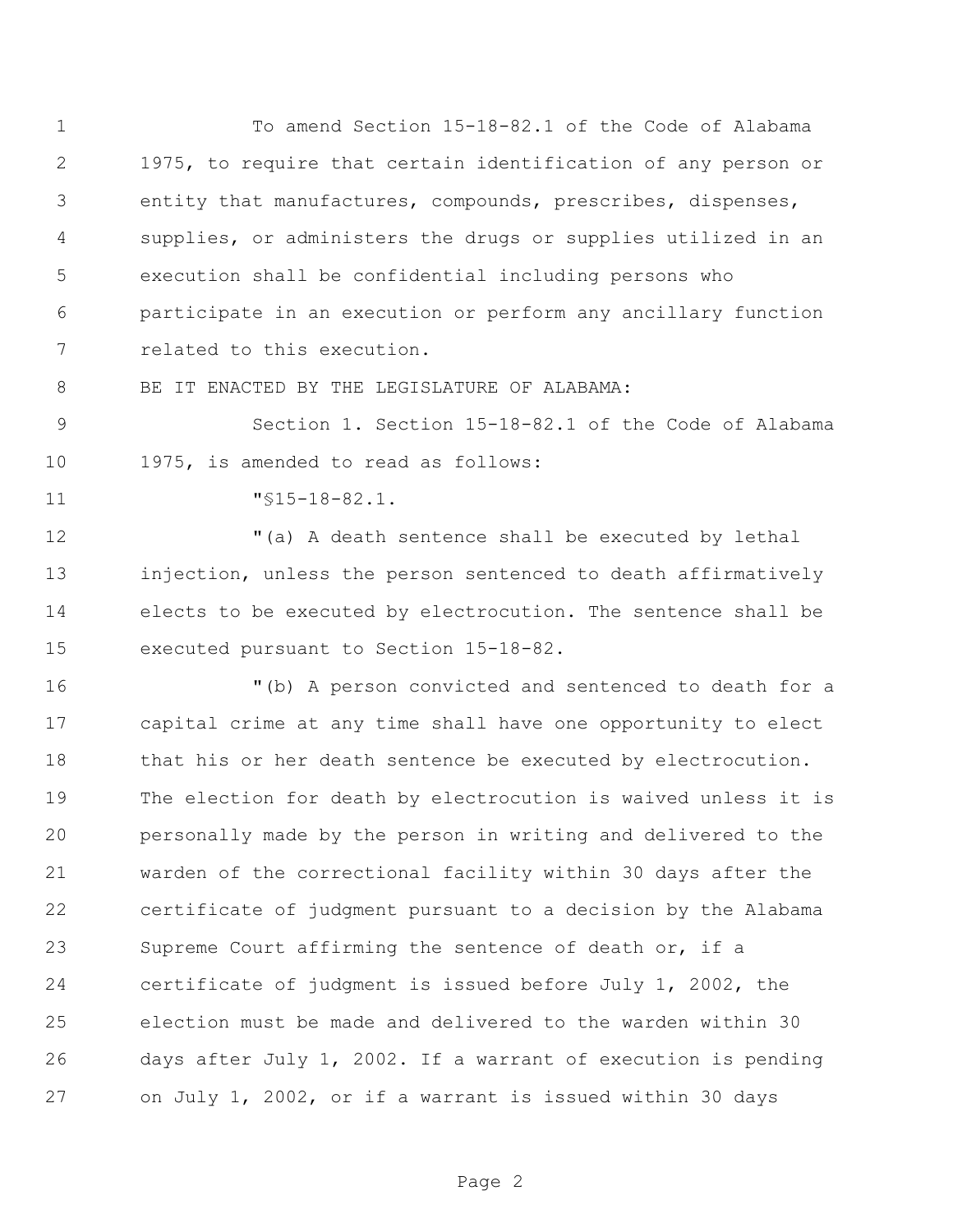after July 1, 2002, the person sentenced to death who is the subject of the warrant shall waive election of electrocution as the method of execution unless a written election signed by the person is submitted to the warden of the correctional facility no later than 48 hours after a new date for execution of the death sentence is set.

 "(c) If electrocution or lethal injection is held to be unconstitutional by the Alabama Supreme Court under the Constitution of Alabama of 1901, or held to be unconstitutional by the United States Supreme Court under the United States Constitution, or if the United States Supreme Court declines to review any judgment holding a method of execution to be unconstitutional under the United States Constitution made by the Alabama Supreme Court or the United 15 States Court of Appeals that has jurisdiction over Alabama, all persons sentenced to death for a capital crime shall be executed by any constitutional method of execution.

 "(d) The provisions of the opinion and all points of law decided by the United States Supreme Court in Malloy v. South Carolina, 237 U.S. 180 (1915), finding that the Ex Post Facto Clause of the United States Constitution is not violated by a legislatively enacted change in the method of execution for a sentence of death validly imposed for previously committed capital murders, are adopted by the Legislature as the law of this state.

 "(e) A change in the method of execution shall not increase the punishment or modify the penalty of death for

Page 3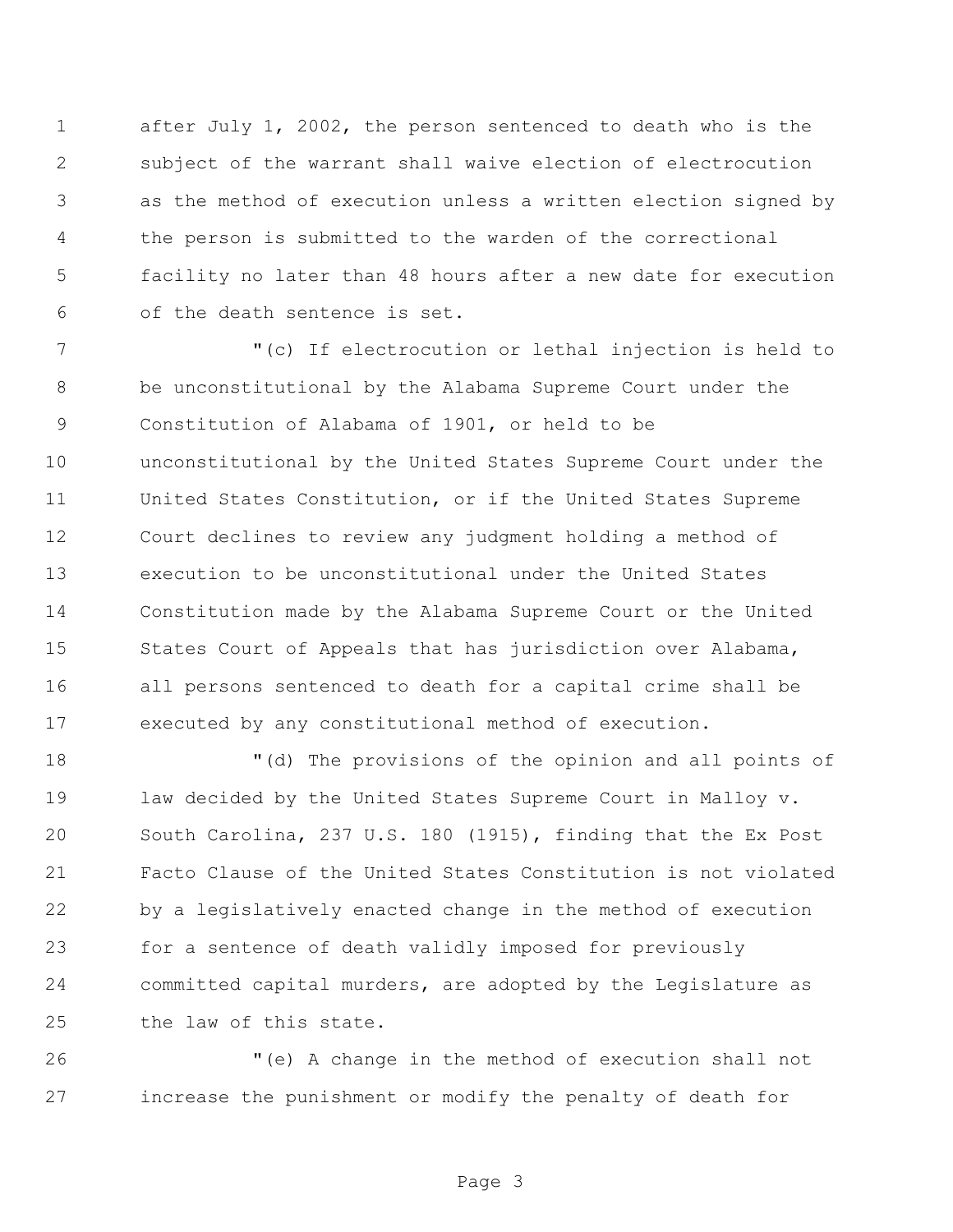capital murder. Any legislative change to the method of execution for the crime of capital murder shall not violate Section 22 of Article I of the Constitution of Alabama of 1901.

 "(f) Notwithstanding any law to the contrary, a person authorized by state law to prescribe medication and designated by the Department of Corrections may prescribe the drug or drugs necessary to compound a lethal injection. Notwithstanding any law to the contrary, a person authorized by state law to prepare, compound, or dispense medication and designated by the Department of Corrections may prepare, compound, or dispense a lethal injection. For purposes of this section, prescription, preparation, compounding, dispensing, and administration of a lethal injection shall not constitute the practice of medicine, nursing, or pharmacy.

 "(g) The policies and procedures of the Department 17 of Corrections for related to the execution of persons sentenced to death shall be exempt from the Alabama Administrative Procedure Act, Chapter 22 of Title 41 including Section 36-12-40.

 "(h) No sentence of death shall be reduced as a result of a determination that a method of execution is declared unconstitutional under the Constitution of Alabama of 1901, or the Constitution of the United States. In any case in which an execution method is declared unconstitutional, the death sentence shall remain in force until the sentence can be lawfully executed by any valid method of execution.

Page 4